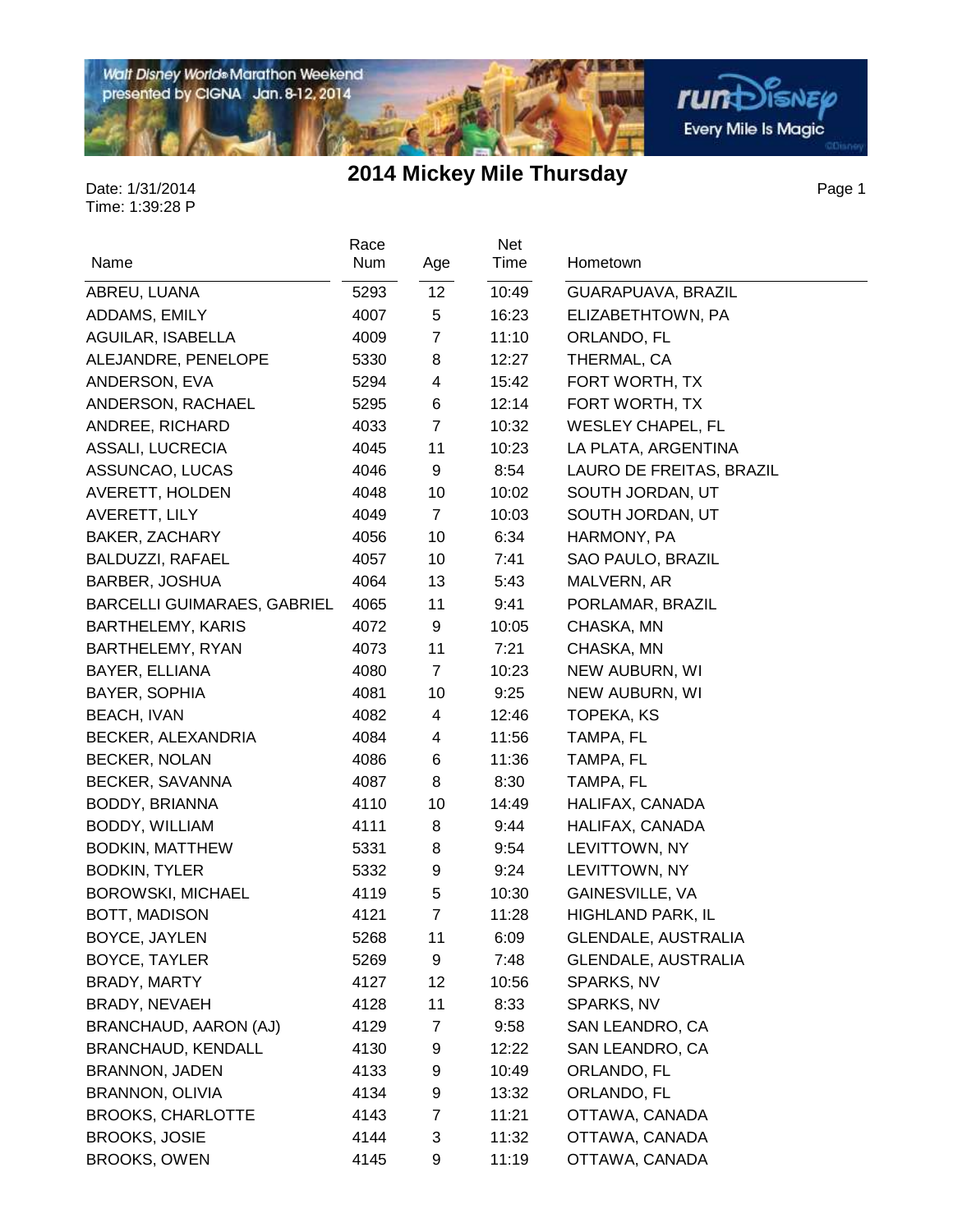| Name                                   | Race<br>Num  | Age            | Net<br>Time    | Hometown                           |
|----------------------------------------|--------------|----------------|----------------|------------------------------------|
|                                        |              | 9              |                |                                    |
| CADENAS, ALEJANDRA<br>CAHILL, BRITTANY | 4167<br>4168 | 12             | 11:25<br>11:19 | PORLAMAR, VENEZUELA<br>OLYMPIA, WA |
| CAHILL, COURTNEY                       | 4169         | 9              | 11:34          | OLYMPIA, WA                        |
| CAHILL, SABRINA                        | 4170         | 7              | 10:33          | OLYMPIA, WA                        |
| CAHILL, SEAN                           | 4171         | 9              | 11:34          | OLYMPIA, WA                        |
| CAMERON, ISABELLA                      | 5355         | $\overline{7}$ | 13:08          | LINDENHURST, NY                    |
| CARNEIRO, FERNANDO                     | 5270         | 10             | 9:43           | RIO DE JANEIRO, BRAZIL             |
| CELEBRE, KATELYNN                      | 4209         | 10             | 11:49          | DREXEL HILL, PA                    |
| CHAMBELLAN, CALEB                      | 4214         | 8              | 12:05          | ALBUQUERQUE, NM                    |
| CIMINO, ALEXIS                         | 4229         | 4              | 14:07          | CABOT, AR                          |
| CIMINO, SAVERIO                        | 4230         | $\overline{7}$ | 11:44          | CABOT, AR                          |
| CLEMENT, ELIZABETH                     | 4235         | 10             | 12:03          | MONTGOMERY, AL                     |
| COLEMAN, AARON                         | 5271         | 10             | 8:15           | MANCHESTER, GREAT BRITAIN (UK)     |
| COOMBS, ADDIE                          | 4246         | 9              | 9:06           | <b>GREENFIELD, IN</b>              |
| CORDERY, JACK                          | 4251         | $\overline{7}$ | 10:47          | WOOLWICH TOWNSHIP, NJ              |
| CORTES, JULIANA                        | 4253         | 12             | 15:25          | CARTAGO, COSTA RICA                |
| COSTA, EDUARDA                         | 4254         | 9              | 11:14          | RIO DE JANEIRO, BRAZIL             |
| COSTA, HEITOR                          | 5272         | 8              | 8:02           | GOIANIA, BRAZIL                    |
| COSTA, HELOISA                         | 5273         | $\overline{7}$ | 14:31          | GOIANIA, BRAZIL                    |
| COUCEIRO, THALITA                      | 4256         | 12             | 10:18          | SERRA TALHADA, BRAZIL              |
| COX, GEMMA                             | 5297         | 8              | 11:51          | FORT WORTH, TX                     |
| COX, WILL                              | 5298         | 6              | 11:58          | FORT WORTH, TX                     |
| CRUZ, ULANI                            | 5333         | 9              | 11:41          | ROMEOVILLE, IL                     |
| DARBYSHRIE, AVERI                      | 5300         | 5              | 14:44          | ALTAMONT, NY                       |
| DAVIS, ELIZA                           | 4287         | 12             | 7:45           | NEDLANDS, AUSTRALIA                |
| DAVIS, HENRY                           | 4289         | 10             | 7:45           | NEDLANDS, AUSTRALIA                |
| DAVIS, MACKENZIE                       | 5334         | $\overline{7}$ | 9:35           | <b>WARNER ROBINS, GA</b>           |
| DAVIS, TRISTAN                         | 5335         | 10             | 8:23           | <b>WARNER ROBINS, GA</b>           |
| DE AVILA, PEDRO                        | 4293         | 12             | 9:16           | <b>BRASILIA, BRAZIL</b>            |
| DE AVILA, SOFIA                        | 4294         | 9              | 10:21          | <b>BRASILIA, BRAZIL</b>            |
| DE CASTRO, THOR                        | 4295         | 6              | 9:24           | SANTO ANDRé, BRAZIL                |
| DE LONG, ALEX                          | 4297         | 9              | 8:22           | LEBANON, NJ                        |
| DE WET, DREW                           | 4298         | 5              | 13:13          | YAKIMA, WA                         |
| DEAN, ALLIE                            | 4299         | $\overline{7}$ | 12:44          | LOUDONVILLE, OH                    |
| DEANS, ROBERT                          | 4300         | 7              | 10:22          | ABERDEENSHIRE, GREAT BRITAIN (UK)  |
| DINIZ, MARCELA                         | 4321         | 10             | 8:47           | RIO DE JANEIRO, BRAZIL             |
| DINIZ, PEDRO                           | 4322         | 9              | 9:10           | RIO DE JANEIRO, BRAZIL             |
| DIVITTORIO, HANNAH                     | 4324         | 12             | 14:35          | HOPEDALE, MA                       |
| DUARTE, RAISSA                         | 4334         | 9              | 11:21          | NITERÃ <sup>3</sup> I, BRAZIL      |
| DUFFY, CAMERON                         | 4335         | 7              | 8:47           | WHITECOURT, CANADA                 |
| DUGGAN, TOMMY                          | 4336         | 8              | 9:42           | ANGUILLA, MS                       |
| EDGAR, TRINITY                         | 4351         | 8              | 9:27           | DERRY, GREAT BRITAIN (UK)          |
| FALCON, ALEJANDRO                      | 4359         | 11             | 7:30           | CARACAS, VENEZUELA                 |
| FALCON, ARIANNA                        | 4360         | 5              | 10:54          | CARACAS, VENEZUELA                 |
| FALCON, DANIEL                         | 4361         | 9              | 8:35           | CARACAS, VENEZUELA                 |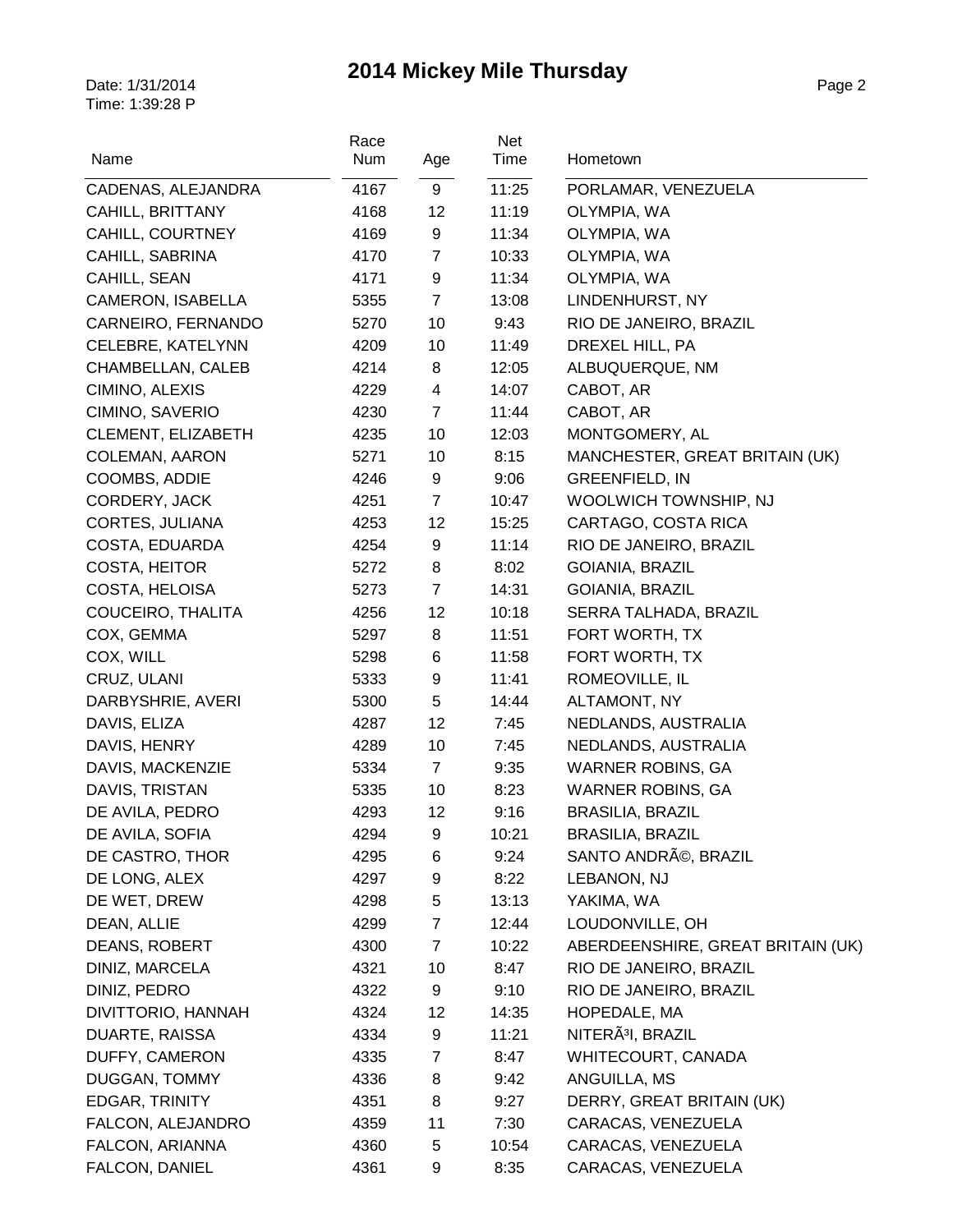| Name                       | Race<br>Num | Age                     | Net<br>Time | Hometown                       |
|----------------------------|-------------|-------------------------|-------------|--------------------------------|
| FIDLER, BEN                | 4373        | 10                      | 11:34       | FAIR LAWN, NJ                  |
| FLOYD, BILLY               | 4383        | 10                      | 10:55       | PALM BAY, FL                   |
| FLOYD, TIMMY               | 4384        | 6                       | 10:59       | PALM BAY, FL                   |
| FRATTAROLI, ANTHONY        | 4389        | 12                      | 6:24        | FORT MILL, SC                  |
| FRATTAROLI, DOMINIC        | 4390        | $\overline{7}$          | 9:52        | FORT MILL, SC                  |
| FREY, TEAGAN               | 4391        | $\overline{\mathbf{4}}$ | 12:46       | ORLANDO, FL                    |
| FUJII, LEONARDO            | 4399        | 9                       | 11:01       | LONDRINA, BRAZIL               |
| FULLER, DAHLIA             | 4400        | 8                       | 14:39       | TORONTO, CANADA                |
| FURUYAMA, AIRI             | 5336        | 11                      | 9:23        | KANAGAYA, JAPAN                |
| <b>GARBI, CAUE</b>         | 4415        | 9                       | 10:41       | BRASÃ-LIA, BRAZIL              |
| <b>GARBI, GIOVANA</b>      | 4416        | 11                      | 11:24       | BRASÃ-LIA, BRAZIL              |
| GAVIOLI, MARIA EDUARDA     | 4424        | 9                       | 12:56       | SAO PAULO, BRAZIL              |
| <b>GENDERS, ABBIE</b>      | 4427        | 8                       | 9:50        | <b>GEILSTON BAY, AUSTRALIA</b> |
| <b>GENDERS, MAX</b>        | 4428        | $\overline{7}$          | 9:56        | <b>GEILSTON BAY, AUSTRALIA</b> |
| GHIO, BRAIDAN              | 4431        | 9                       | 10:13       | TAI TAM, HONG KONG             |
| GHIO, HAILEY               | 4432        | 6                       | 13:30       | TAI TAM, HONG KONG             |
| <b>GICKING, JOHN AIDAN</b> | 4433        | 6                       | 10:34       | ZEPHYRHILLS, FL                |
| GILMOUR, LACEY             | 4434        | 12                      | 9:38        | NEW PROVIDENCE, IA             |
| GOKE, EVAN                 | 5301        | 12                      | 8:52        | HARTSVILLE, TN                 |
| GOKE, KELSEY               | 5302        | 10                      | 7:42        | HARTSVILLE, TN                 |
| GOMEZ, BRANDON             | 4436        | 9                       | 7:49        | UVALDE, TX                     |
| GONCALVES, ANA SOFIA       | 4437        | 13                      | 9:42        | FOZ DO IGUACU, BRAZIL          |
| GONCALVES, MANOELA         | 4438        | 11                      | 9:16        | FOZ DO IGUACU, BRAZIL          |
| GRAY, SKYLAR               | 4451        | 8                       | 7:01        | MIDDLEBURG, FL                 |
| GRIMSLEY, ALISSA           | 4459        | 8                       | 7:21        | CARY, NC                       |
| GROZEN, RYAN               | 4463        | 11                      | 10:54       | DEL MAR, CA                    |
| <b>GUEDES, BEATRIZ</b>     | 4465        | 13                      | 10:27       | SAO PAULO, BRAZIL              |
| <b>GUNSAULLUS, AIDAN</b>   | 4469        | 10                      | 8:25        | ALEXANDRIA, MN                 |
| <b>GUNSAULLUS, SOREN</b>   | 4470        | $\overline{7}$          | 8:54        | ALEXANDRIA, MN                 |
| GUZINSKI, SABRINA          | 4471        | 10                      | 12:34       | PORTO ALEGRE, BRAZIL           |
| HACKNEY, KATE              | 4472        | 10                      | 12:06       | WOODSTOCK, GA                  |
| HAMBLIN, DAKOTA            | 4479        | 8                       | 7:50        | <b>BREMERTON, WA</b>           |
| HAMBLIN, KINGSTON          | 4480        | 5                       | 13:43       | <b>BREMERTON, WA</b>           |
| HAMERSCHMIDT, ROGERIO DE A | 4481        | 9                       | 9:28        | <b>CURITIBA, BRAZIL</b>        |
| HAMILTON, ELYSSE           | 4482        | 11                      | 11:20       | <b>CLARKSVILLE, TN</b>         |
| HAMILTON, LEILANI          | 4483        | 8                       | 11:21       | ANCHORAGE, AK                  |
| HARRIS, COLE               | 4496        | 6                       | 10:05       | <b>HERMITAGE, TN</b>           |
| HARRIS, GRADY              | 4498        | $\overline{7}$          | 9:28        | LYNN HAVEN, FL                 |
| HARRIS, GRANT              | 4499        | 6                       | 10:00       | LYNN HAVEN, FL                 |
| HARRIS, LOGAN              | 5353        | 9                       | 16:22       | HERMITAGE, TN                  |
| HARRISON, ALEX             | 4503        | 9                       | 8:12        | SALINE, MI                     |
| HARRISON, JULIETTE         | 4504        | 10                      | 10:20       | SALINE, MI                     |
| HASKINS, DELANEY           | 5274        | 6                       | 15:23       | RIDGEWOOD, NJ                  |
| <b>HASKINS, MICHAEL</b>    | 5275        | $\overline{7}$          | 13:52       | RIDGEWOOD, NJ                  |
| HASKINS, TREVOR            | 5276        | 5                       | 13:51       | RIDGEWOOD, FL                  |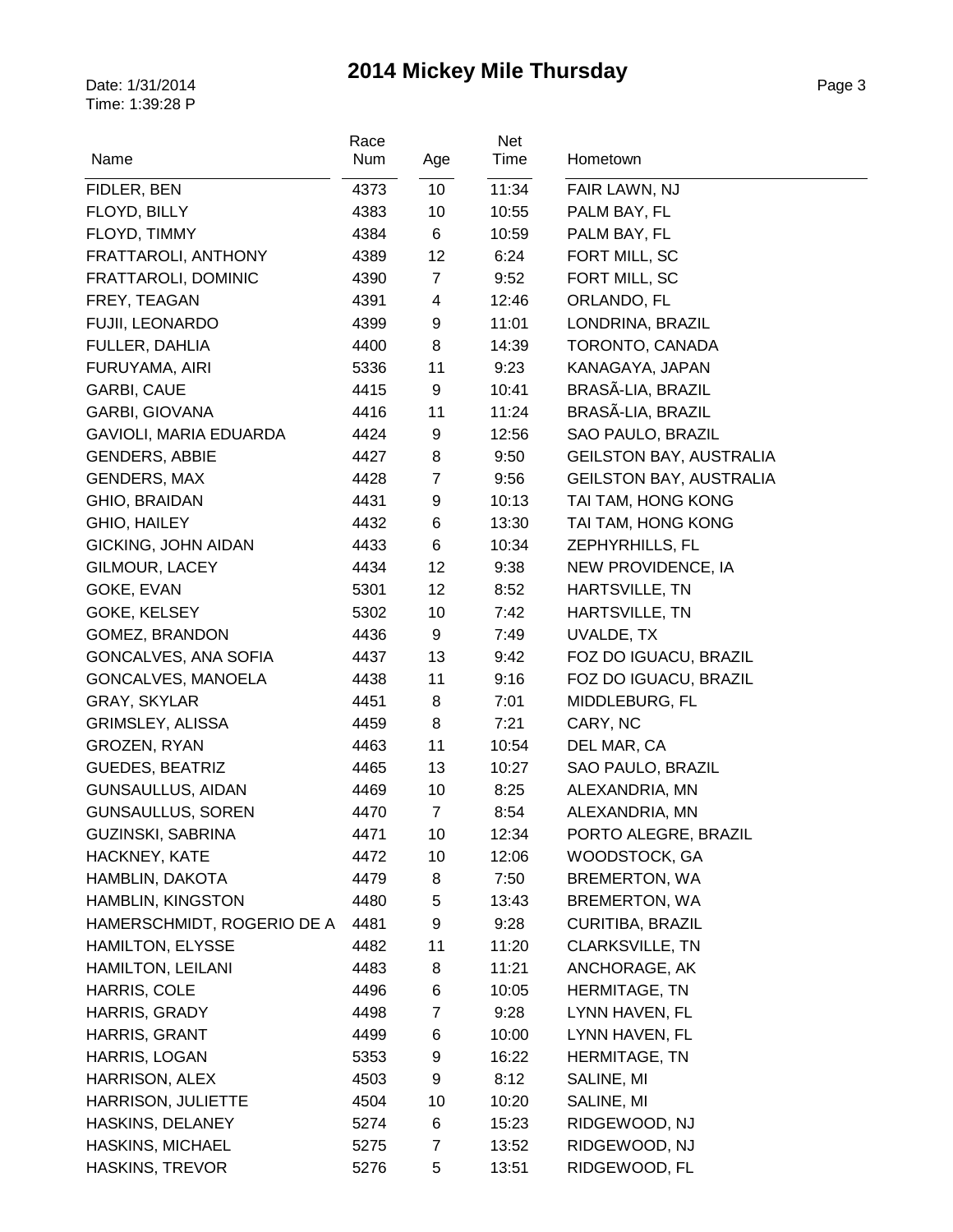| Name                    | Race<br>Num | Age            | <b>Net</b><br>Time | Hometown                |
|-------------------------|-------------|----------------|--------------------|-------------------------|
|                         |             |                |                    |                         |
| <b>HAUCK, MELEA</b>     | 4513        | 9              | 9:50               | <b>BLOOMINGTON, IL</b>  |
| HAWKS, XANDER           | 5337        | 10             | 7:25               | SHOREWOOD, MN           |
| HERNANDEZ MEZA, JOSHUA  | 4518        | 10             | 9:22               | MEXICO, MEXICO          |
| HOHN, BROOKLYN          | 4526        | 10             | 12:30              | REGINA, CANADA          |
| HOHN, REBECCA           | 4527        | 6              | 13:13              | REGINA, CANADA          |
| HOHN, SAMANTHA          | 4528        | 8              | 14:23              | REGINA, CANADA          |
| HOLLIDAY, CLAIRE        | 4529        | 8              | 11:37              | <b>GEORGETOWN, TX</b>   |
| HOLLIDAY, SETH          | 4530        | 6              | 11:16              | <b>GEORGETOWN, TX</b>   |
| HORACEFIELD, KAITLIN    | 4537        | 8              | 11:15              | HOUSTON, TX             |
| HORACEFIELD, SCOTT      | 4538        | 6              | 8:54               | HOUSTON, TX             |
| HORSPOOL, EMMA          | 5338        | 6              | 9:53               | PORTLAND, OR            |
| HORTON, JAYCE           | 5305        | 6              | 8:20               | MONROE, NC              |
| HORTON, KENZIE          | 5306        | 8              | 9:16               | MONROE, NC              |
| INFANTE, CAITLIN        | 4547        | 10             | 8:26               | CHULUOTA, FL            |
| JACKSON, JOCELYN        | 4550        | $\overline{7}$ | 14:29              | NEPTUNE, NJ             |
| JARLICHT, LETÃ-CIA      | 4552        | 10             | 9:56               | RIO DE JANEIRO, BRAZIL  |
| JARZOMBEK, ERIKA        | 5277        | 10             | 8:19               | SAN ANTONIO, TX         |
| JIMENEZ, ALVARO         | 5278        | 13             | 16:35              | CARTAGO, COSTA RICA     |
| JIMENEZ, ANELENA        | 5339        | 10             | 9:47               | MIAMI, FL               |
| JIMENEZ, DAVID          | 4558        | $\overline{7}$ | 8:45               | SAN JOSE, COSTA RICA    |
| JIMENEZ, NATALIA        | 5279        | 13             | 15:26              | CARTAGO, COSTA RICA     |
| JOHNSON, CHRISTOPHER    | 4563        | 10             | 8:14               | SARASOTA, FL            |
| JOHNSON, KATELYN        | 4564        | 12             | 10:28              | SARASOTA, FL            |
| <b>JOHNSON, SARAH</b>   | 4567        | 13             | 12:29              | MINNEOLA, FL            |
| JONES, ARWEN            | 4572        | 8              | 8:48               | <b>GREAT FALLS, VA</b>  |
| JONES, ETHAN            | 4573        | 11             | 6:34               | <b>GREAT FALLS, VA</b>  |
| KARANDIKAR, NEHA        | 4593        | 9              | 11:53              | ASHBURN, VA             |
| <b>KEMP, LANDEN</b>     | 4600        | 4              | 11:54              | OCALA, FL               |
| <b>KENNERLY, ALEXIS</b> | 4602        | 9              | 13:28              | ALBUQUERQUE, NM         |
| KING, BELLA             | 4607        | $\overline{2}$ | 18:41              | KISSIMMEE, FL           |
| KOLOSZUK, LEONARDO      | 4622        | 12             | 13:34              | SãO PAULO, BRAZIL       |
| KOO, ANNE               | 5308        | 13             | 10:14              | CREVE COEUR, MO         |
| KOO, EMILY              | 5309        | $\overline{7}$ | 14:10              | CREVE COEUR, MO         |
| KOO, GRACE              | 5310        | 9              | 9:55               | CREVE COEUR, MO         |
| KOO, JACEY              | 4626        | 12             | 10:14              | LONGWOOD, FL            |
| KOO, JENNA              | 4627        | 10             | 10:48              | LONGWOOD, FL            |
| LAXER, GUILHERME        | 4651        | 9              | 8:10               | SAO PAULO, BRAZIL       |
| LAXER, VICTOR           | 4652        | 13             | 7:02               | SAO PAULO, BRAZIL       |
| LAYTON, JOHN-ROBERT     | 5280        | 13             | 11:36              | <b>AUSTIN, TX</b>       |
| LEIKENSOHN, NOAH        | 5356        | 6              | 10:22              | TAMPA, FL               |
| LIMA, FELIPE AUGUSTO    | 4676        | 11             | 9:26               | <b>BRASILIA, BRAZIL</b> |
| LINCOLN, CAELAN         | 4677        | 12             | 11:15              | PORT WENTWORTH, GA      |
| LINCOLN, CAVIN          | 4678        | 11             | 10:05              | PORT WENTWORTH, GA      |
| LINDEMAN, SAMANTHA      | 5311        | 5              | 10:10              | CLACKAMAS, OR           |
| LIVESAY, BLAKE          | 4685        | 10             | 11:49              | FLEMING ISLAND, FL      |
|                         |             |                |                    |                         |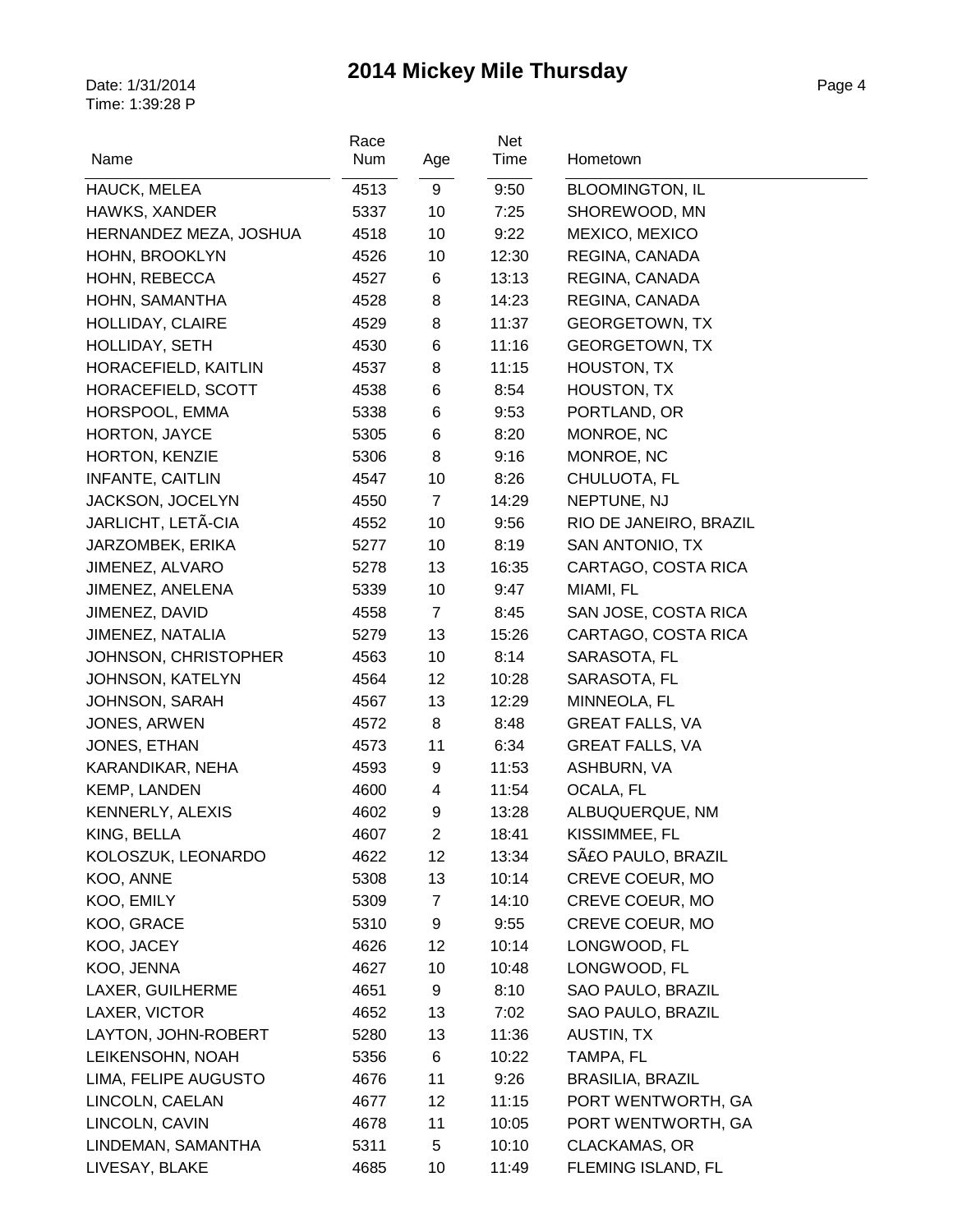| Name                        | Race<br>Num | Age            | Net<br>Time | Hometown                      |
|-----------------------------|-------------|----------------|-------------|-------------------------------|
| LIVESAY, LUCAS              | 4686        | $6\phantom{1}$ | 8:41        | FLEMING ISLAND, FL            |
| LIVESAY, WILLIAM            | 4687        | 12             | 8:30        | FLEMING ISLAND, FL            |
| LOGAR, CONNOR               | 4690        | 13             | 14:50       | FAIRFAX STATION, VA           |
| LONDON, AUTUMN              | 4693        | 12             | 8:32        | LACOMBE, CANADA               |
| LOPEZ, JOSHUA               | 4697        | 9              | 8:07        | HACIENDA HEIGHTS, CA          |
| MACEDO, BEATRIZ             | 4707        | 6              | 11:12       | RECIFE, BRAZIL                |
| MAIAVA, SEAU                | 4713        | 10             | 8:37        | HAUULA, HI                    |
| MAIAVA, SE'E                | 4714        | 9              | 8:32        | HAUULA, HI                    |
| MANNARINO, GUILHERME        | 5281        | 9              | 8:00        | RIO DE JANEIRO, BRAZIL        |
| MARCELLA, JONATHAN          | 4728        | $\,6$          | 10:41       | NAUGATUCK, CT                 |
| <b>MARKNERS, KALEB</b>      | 4729        | $\overline{7}$ | 10:48       | FORT MILL, SC                 |
| MARKNERS, MAKENZY           | 4730        | 6              | 11:14       | FORT MILL, SC                 |
| MARQUES, MARIA EDUARDA      | 4733        | 9              | 11:20       | NITERÃ <sup>3</sup> I, BRAZIL |
| MARTINELLI LEZCANO, VALERIA | 4739        | 9              | 9:16        | PANAMA, PANAMA                |
| MARTINEZ, LILY              | 5312        | 11             | 11:15       | OAKFOREST, IL                 |
| MARTY, ROBYN                | 4744        | 11             | 15:17       | LAKE ELSINORE, CA             |
| MCHUGH, KAILYN              | 4766        | 8              | 12:22       | SUFFOLK, VA                   |
| MCHUGH, MADELYN             | 4768        | 5              | 12:40       | SUFFOLK, VA                   |
| MEINER, MADDIE              | 4776        | 10             | 9:52        | SOUTH ELGIN, IL               |
| MESQUITA, JOãO VICTOR       | 4791        | 13             | 9:16        | JOAO PESSOA, BRAZIL           |
| MOODY, MATTHEW              | 4806        | 8              | 16:00       | ALVIN, TX                     |
| MORAGA, MARIA               | 4811        | 11             | 9:11        | SAN JOSE, COSTA RICA          |
| MORRISSEY, JACOB            | 5340        | 8              | 9:52        | NORFOLK, VA                   |
| MURRAY, MEGHAN              | 5282        | 9              | 12:20       | <b>BROCKVILLE, CANADA</b>     |
| NALAZEK, ELAINA             | 5313        | 12             | 12:28       | <b>CLINTON TWP, MI</b>        |
| NATKIN, STEWART             | 4833        | 11             | 6:31        | HUMMELSTOWN, PA               |
| NAVE, JENNA                 | 4834        | $\overline{7}$ | 13:06       | SEVIERVILLE, TN               |
| NAVE, JOSLIN                | 4835        | 9              | 13:06       | SEVIERVILLE, TN               |
| NIEMANN, JAMISON            | 4842        | $\overline{7}$ | 8:39        | PARKER, CO                    |
| NIEMANN, RYAN               | 4843        | 11             | 6:30        | PARKER, CO                    |
| NIETO-GUZMáN, MARÃ-A        | 4844        | 12             | 11:12       | SAN JOSé, COSTA RICA          |
| NOGUEIRA, DANIEL            | 4849        | 6              | 17:18       | RECIFE, BRAZIL                |
| NOGUEIRA, DIEGO             | 4850        | 10             | 9:20        | RECIFE, BRAZIL                |
| NUNEZ, JUAN                 | 4854        | 12             | 11:23       | <b>WESTON, FL</b>             |
| OHOLENDT, HAYDEN            | 4859        | 10             | 6:24        | JONESBORO, AR                 |
| OLAVARRIA, LIVIA            | 4862        | 8              | 11:35       | SAO PAULO, BRAZIL             |
| OLIVEIRA, JOãO              | 4864        | 9              | 8:00        | SANTANA DE PARNAIBA, BRAZIL   |
| OLIVEIRA, PEDRO             | 4866        | 12             | 6:07        | SANTANA DE PARNAIBA, BRAZIL   |
| OLSON, JACOB                | 4867        | 8              | 7:41        | PERHAM, MN                    |
| <b>OLSON, MARCUS</b>        | 4868        | 6              | 9:30        | PERHAM, MN                    |
| OMELL, ZACHARY              | 4869        | 6              | 9:17        | <b>WATERFORD, MI</b>          |
| <b>OSHIRO, BEATRIZ</b>      | 4873        | 11             | 13:29       | SAO PAULO, BRAZIL             |
| OSOY, MARIA                 | 5284        | 10             | 10:29       | GUATEMALA, GUATEMALA          |
| OTAVIO, JORGE               | 5354        | 11             | 7:22        | SÃFO PAULO, BRAZIL            |
| OTERO, CLAUDIA              | 5285        | 9              | 9:15        | SAN JUAN, PR                  |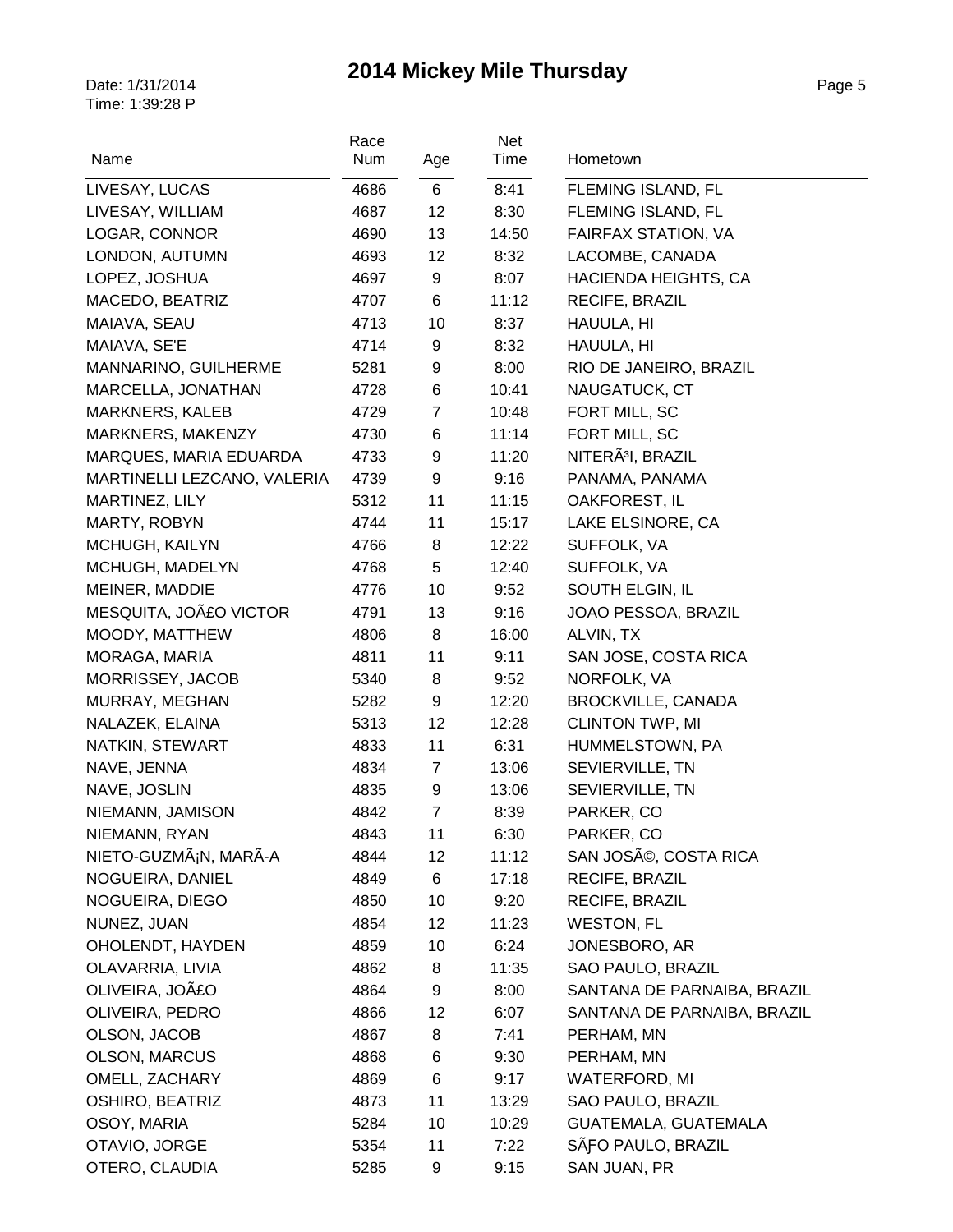| Name                      | Race<br><b>Num</b> | Age             | Net<br>Time | Hometown                 |
|---------------------------|--------------------|-----------------|-------------|--------------------------|
| PALMER, ALEXIS            | 5315               | 12 <sup>°</sup> | 6:26        | LIBERTY LAKE, WA         |
| PALMER, MACRAE            | 5316               | 11              | 6:22        | LIBERTY LAKE, WA         |
| PARDO, JOSIAH             | 5342               | 9               | 9:46        | TAMPA, FL                |
| PARKS, GRACE              | 5317               | $\overline{7}$  | 11:35       | JACKSONVILLE, AR         |
| PARKS, MIKAYLA            | 5318               | 9               | 10:48       | JACKSONVILLE, AR         |
| PASQUALETTI, ANTHONY      | 4888               | 8               | 14:30       | MANTENO, IL              |
| PASQUALETTI, CRISTIAN     | 4889               | $\overline{7}$  | 9:27        | WINTERVILLE, GA          |
| PASQUALETTI, ISABELLA     | 4890               | 10              | 9:52        | MANTENO, IL              |
| PASQUALETTI, VINCENT      | 4891               | 8               | 9:26        | WINTERVILLE, GA          |
| PASSARINI, BENEDETTA      | 5343               | 12              | 8:16        | <b>GROVETOWN, GA</b>     |
| PENROD, PIP               | 4902               | 8               | 11:38       | WALDORF, MD              |
| PEREIRA, MIKEY            | 4903               | 9               | 12:22       | <b>CRESTVIEW, FL</b>     |
| PEREZ, LUANA              | 4905               | $\overline{7}$  | 13:54       | CABEDELO, BRAZIL         |
| PERREAULT, ALEXIE         | 4907               | 9               | 10:18       | MONTREAL, CANADA         |
| PERREAULT, LOUIS          | 4908               | 6               | 11:39       | MONTREAL, CANADA         |
| PERSINATO, ROBERTA        | 5319               | 11              | 9:21        | SÃFO PAULO, BRAZIL       |
| PIAZZI, GIULIA            | 4916               | 10              | 10:02       | BRASILIA, BRAZIL         |
| PINTO, BERNARDO           | 5286               | 11              | 9:10        | RIO DE JANEIRO, BRAZIL   |
| PINTO, MARIA EDUARDA      | 5320               | 10              | 10:02       | BRASÃ-LIA, BRAZIL        |
| POLLARD, BETSY            | 5346               | 12              | 6:26        | SUFFOLK, VA              |
| PORTER, RYDER             | 5321               | 5               | 12:14       | RIVERVIEW, FL            |
| PORTO CARREIRO, ANA CLARA | 5287               | 11              | 11:11       | RIO DE JANEIRO, BRAZIL   |
| PRESSEL, JASMINE          | 4934               | 12              | 8:57        | LA PORTE, IN             |
| RAFFONE, NICHOLAS         | 4948               | 9               | 7:24        | LINDENHURST, IL          |
| RIBEIRO, GUILHERME        | 4977               | 11              | 6:31        | TAGUATINGA, BRAZIL       |
| RIBEIRO, MARIA CLARA      | 4978               | 13              | 14:38       | SAO LUIS, BRAZIL         |
| RICHERSON, GARRETT        | 5322               | 3               | 12:08       | SPANISH FORT, AL         |
| RISON, EMMA               | 4990               | 10              | 7:28        | <b>WINTER GARDEN, FL</b> |
| RISON, JACOB              | 4991               | 11              | 6:46        | WINTER GARDEN, FL        |
| ROCHA, GUILHERME          | 5004               | 9               | 9:06        | SAO PAULO, BRAZIL        |
| ROSE, BELLA               | 5015               | 9               | 10:36       | DENTON, TX               |
| ROSE, SOPHIA              | 5016               | 7               | 12:13       | DENTON, TX               |
| ROSENSTOCK, MAX           | 5017               | 9               | 13:21       | SUNRISE, FL              |
| ROXO, PEDRO               | 5022               | 10              | 11:11       | RIO DE JANEIRO, BRAZIL   |
| ROZIER, CASSIDEE          | 5023               | 11              | 11:33       | OVIEDO, FL               |
| ROZIER, RYLEE             | 5024               | 8               | 11:33       | OVIEDO, FL               |
| RYDER, ELIJAH             | 5031               | $\overline{7}$  | 7:56        | <b>BALL GROUND, GA</b>   |
| SALERNO, ISABELLA         | 5034               | 12              | 8:56        | SP, BRAZIL               |
| SALMONS, ELIJAH           | 5036               | 9               | 7:47        | TAOS, NM                 |
| SALMONS, JONAH            | 5037               | $\mathbf{7}$    | 9:48        | TAOS, NM                 |
| SANTAMARIA SANTOS, JOHANY | 5039               | 13              | 9:57        | PANAMA, PANAMA           |
| SANTIZO, ADRIANA          | 5288               | 11              | 8:13        | GUATEMALA, GUATEMALA     |
| SANTIZO, ANA              | 5289               | 13              | 8:21        | GUATEMALA, GUATEMALA     |
| SCHUPAK, SAMUEL           | 5050               | 8               | 9:58        | WESTFIELD, NJ            |
| SCOLASTICO, DAKOTA        | 5323               | 13              | 11:17       | DAYTON, OH               |